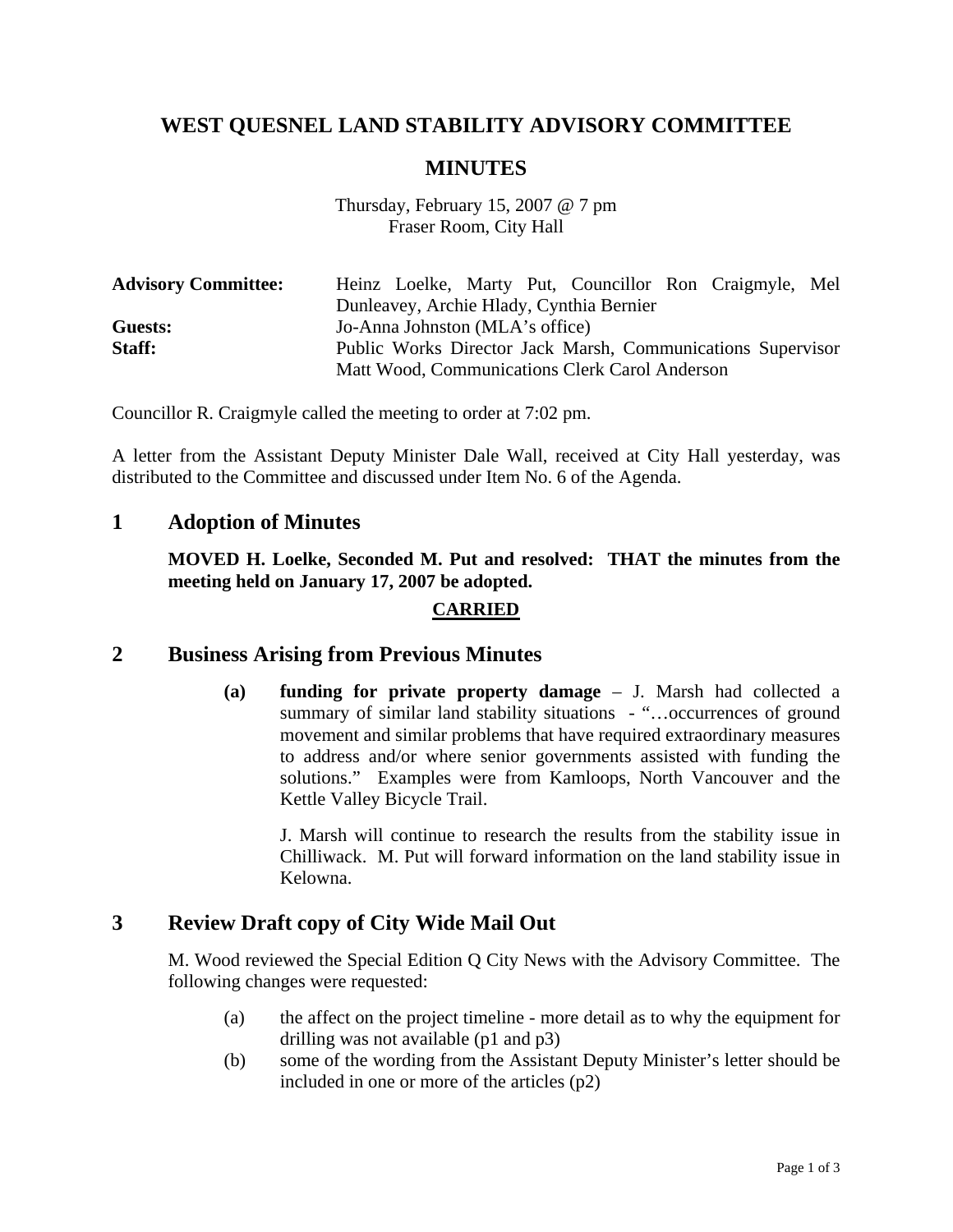- (c) change reference to "diatomite mine site" to "the top of Abbott Drive" on (p2)
- (d) the 2005 program was not completed  $-$  tell residents why  $-$  due to lack of funding and when the funding was actually received (p3)
- (e) add (from the Minister's letter) the reference to "address additional funding opportunities" (p3 Finalizing the analysis)
- (f) clarify the "movement of the hubs" (p3 GPS plays role…)
- (g) acknowledge that the trial dewatering program is covered under the \$1.2m
- (h) include the names of the Advisory Committee members in the newsletter (residents may feel more comfortable talking to one of the Committee members than with city staff)

Newsletter to go to printer by February 19 then to post office by February 23 for delivery on or about February 26.

M. Wood noted that the next Special Edition Q City News will provide a chart of sorts to show the "process", not the timelines. Discussion on putting out timelines to the public.

Also noted was the intent of the Communications Department to keep residents informed in a timely matter, whether by newsletter or letter, of news as it happens.

# **4** Urban Systems Ltd. – update on monitoring sites data collection

Reviewed Urban's report. J. Marsh noted that these are the kinds of charts we will be getting from the monitoring data.

The target date for the final report is sometime in April, 2007. Once the report has been received and reviewed, the dewatering program will commence.

# **5 Discussion on Cariboo Observer Article**

M. Wood prefaced the discussion by outlining the reporting practices of the Observer and that they are experiencing a flux in personnel at the moment. Open discussion on M. Put's comments in the paper.

Chair Craigmyle urged the Committee to discuss any issues at these meetings, prior to speaking to the press and reminded everyone of their rights to free speech. We need to keep the doors open to both Committee members and the public.

# **6 Correspondence**

- **(a) Present Land Use Restrictions Building Permits** J. Marsh confirmed that any misconceptions by city staff have been rectified and attached the current land use restrictions on building permits.
- **(b) January 24, 2007 letter to AMEC re Work Program** reviewed.